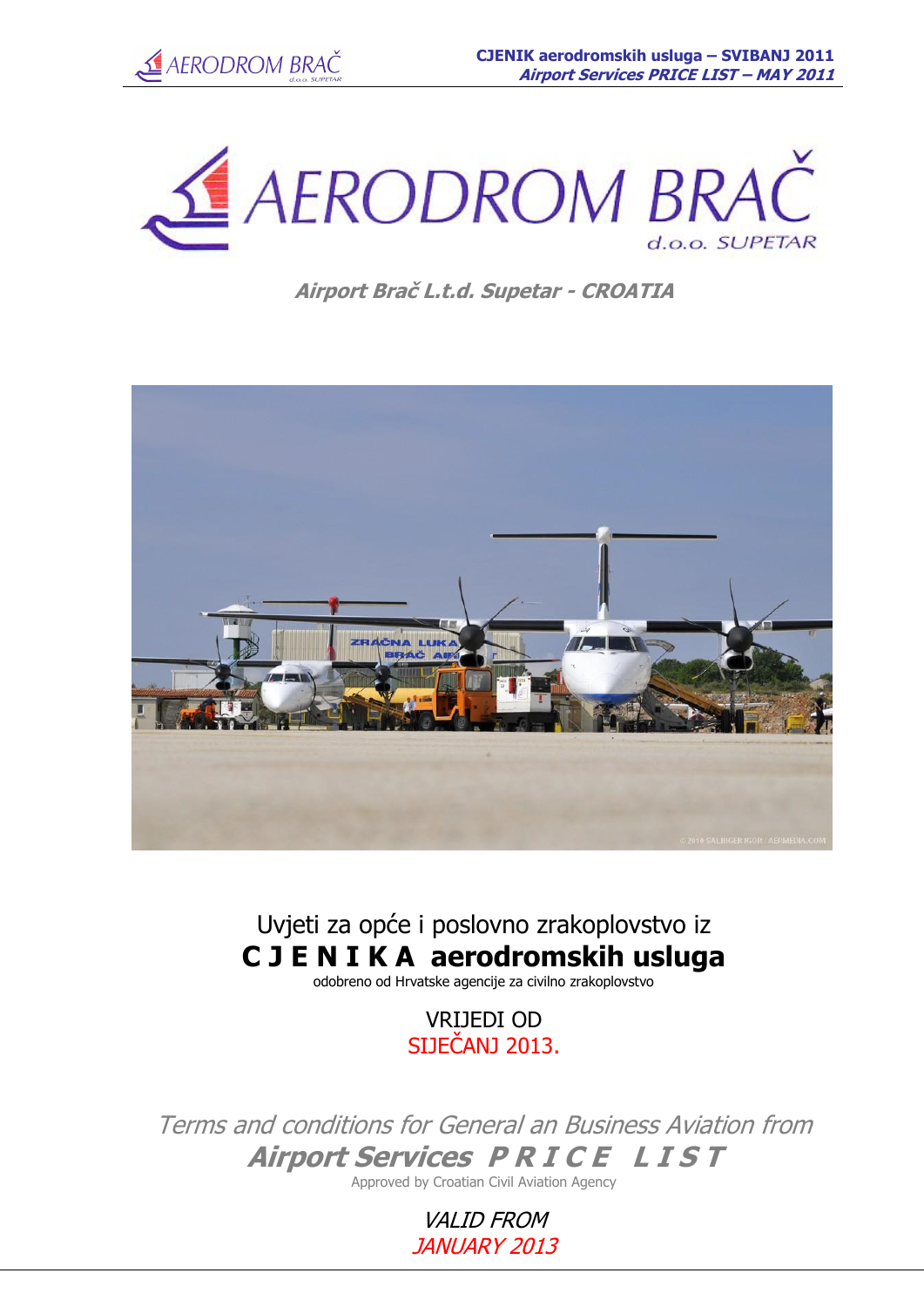| <b>SADRŽAJ</b><br><b>CONTENT</b> |                                                                                                                      |                     |
|----------------------------------|----------------------------------------------------------------------------------------------------------------------|---------------------|
|                                  |                                                                                                                      | STR.<br><b>PAGE</b> |
| 1.                               | UKUPNE NAKNADE ZA OPCE I POSLOVNO ZRAKOPLOVSTVO<br>GENERAL AND BUSINESS AVIATION - TOTAL CHARGES                     | 4/6                 |
| a)                               | <b>NAKNADE ZA ZRAKOPLOVE</b><br><b>AIRCRAFT CHARGES</b>                                                              | 4/6                 |
| b)                               | <b>NAKNADE ZA PUTNIKE</b><br>PASSENGER CHARGES                                                                       | 4/6                 |
| C)                               | <b>BORAVAK</b><br>PARKING                                                                                            | 5/6                 |
| d)                               | SMANJENJE (-%) ODN. POVEĆANJE (+%) AERODROMSKIH USLUGA<br>CHARGE REDUCTION (-%) or INCREASE (+%) OF AIRPORT SERVICES | 5/6                 |
| e)                               | NAKNADA ČEKANJA ZRAKOPLOVA<br>AIRCRAFT WAITING CHARGE                                                                | 6/6                 |
| 2.                               | <b>OSTALO</b><br><b>OTHER</b>                                                                                        | $6/6$               |
| 3.                               | <b>KONTAKTI</b><br><b>CONTACTS</b>                                                                                   | $6/6$               |
|                                  |                                                                                                                      |                     |

\* CROATIAN TEXT SHALL PREVAIL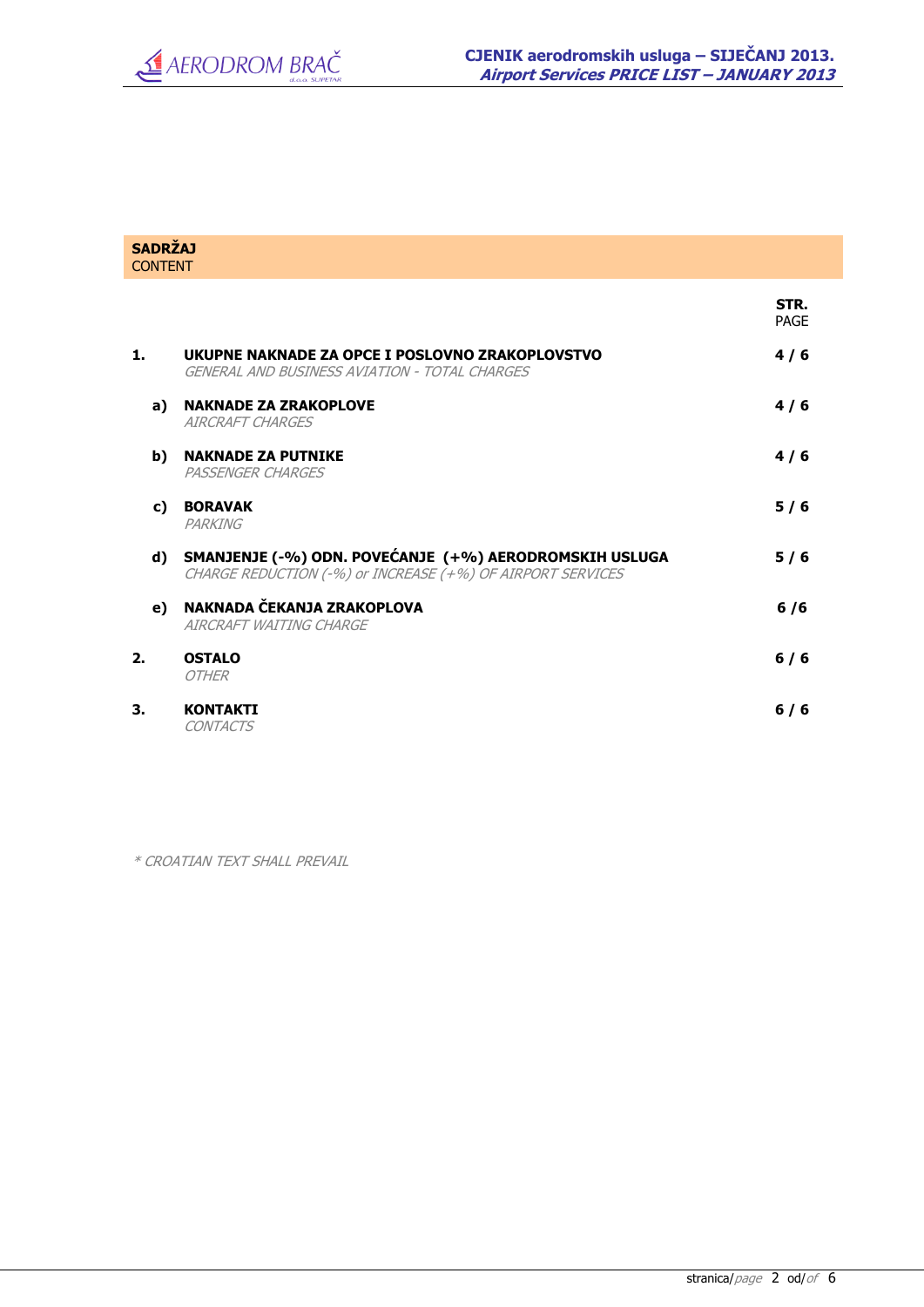## **PROPISI KOJI SE ODNOSE NA PLAĆANJE AERODROMSKIH NAKNADA**

**Temeljem ĉlanka 42. Zakona o zraĉnom prometu (NN 69/09), Aerodrom Braĉ donosi Cjenik aerodromskih usluga.** 

#### **Referentni dokumenti:**

- ๑ **Propisi Republike Hrvatske:** 
	- o Zakon o zračnom prometu (NN 69/09-1663)
	- o Pravilnik o pružanju zemaljskih usluga (NN 39/10-1004)
- ๑ **MeĊunarodni propisi i preporuĉena praksa:**
	- $\circ$  Council Directive 96/67/EC of 15 October 1996 on access to the groundhandling market at Community airports. (Official Journal L 272, 25/10/1996 p. 0036 - 0045)
	- S.I. No. 505/1998 Regulations Entitled European Communities (Access To The Groundhandling Market At Community Airports) Regulations, 1998
	- o IATA Airport Development Reference Manual, 9th Edition, January 2004
	- o Regulation (EC) No 1107/2006 of the European Parliament and of the Council of 5 July 2006 concerning the rights of disabled persons and persons with reduced mobility when travelling by air
	- o ICAO Airport Economics Manual, ICAO Doc 9562 / drugo izdanje 2006
	- o Directive 2009/12/EC of the European Parliament and of the Council on Airport Charges of 11. 03. 2009
	- o ICAO's Policies on Charges for Airports and Air Navigation Services, ICAO Doc 9082 / 8th Edition 2009
	- o ACI Policies and Recommended Practices Handbook 2009; 7th Edition; 2009

**Cjenik aerodromskih usluga Aerodroma Braĉ odobrila je Hrvatska agencija za civilno zrakoplovstvo.** 

**Cjenik aerodromskih usluga vrijedi do opoziva odnosno promjene.** 

**Aerodrom Braĉ zadržava pravo poĉetkom godine obaviti korekcije naknada za polovicu vrijednosti indeksa EU LIBORA-a.** 

**REGULATIONS ON PAYMENT OF AERODROME CHARGES**

**According to Article 42. Air Traffic Act (OG 69/09), Airport Braĉ is introducing the Airport Services Price List.** 

#### **Reference documents:**

- ๑ **Croatian Legislature::** 
	- o Air Traffic Act (OG 69/09-1663)
	- o Ordinance on provision of groundhandling services (OG 39/10-1004)
- ๑ **International Legislature and recommendations:** 
	- o Council Directive 96/67/EC of 15 October 1996 on access to the groundhandling market at Community airports. (Official Journal L 272, 25/10/1996 p. 0036 – 0045)
	- o S.I. No. 505/1998 Regulations Entitled European Communities (Access To The Groundhandling Market At Community Airports) Regulations, 1998
	- o IATA Airport Development Reference Manual, 9th Edition, January 2004
	- Regulation (EC) No 1107/2006 of the European Parliament and of the Council of 5 July 2006 concerning the rights of disabled persons and persons with reduced mobility when travelling by air
	- o ICAO Airport Economics Manual, ICAO Doc 9562 / drugo izdanje 2006.
	- o Directive 2009/12/EC of the European Parliament and of the Council on Airport Charges of 11. 03. 2009.
	- o ICAO's Policies on Charges for Airports and Air Navigation Services, ICAO Doc 9082 / 8th Edition 2009.
	- o ACI Policies and Recommended Practices Handbook 2009; 7th Edition; 2009.

The Airport Services Price List has been approved on behalf of Croatian Civil Aviation Agency.

The Airport Services Price List will apply unless the users are notified otherwise, in other words until revocation.

Airport Brač reserves the right to review and adjust charges according to ½ of EU LIBOR index value at the beginning of each year.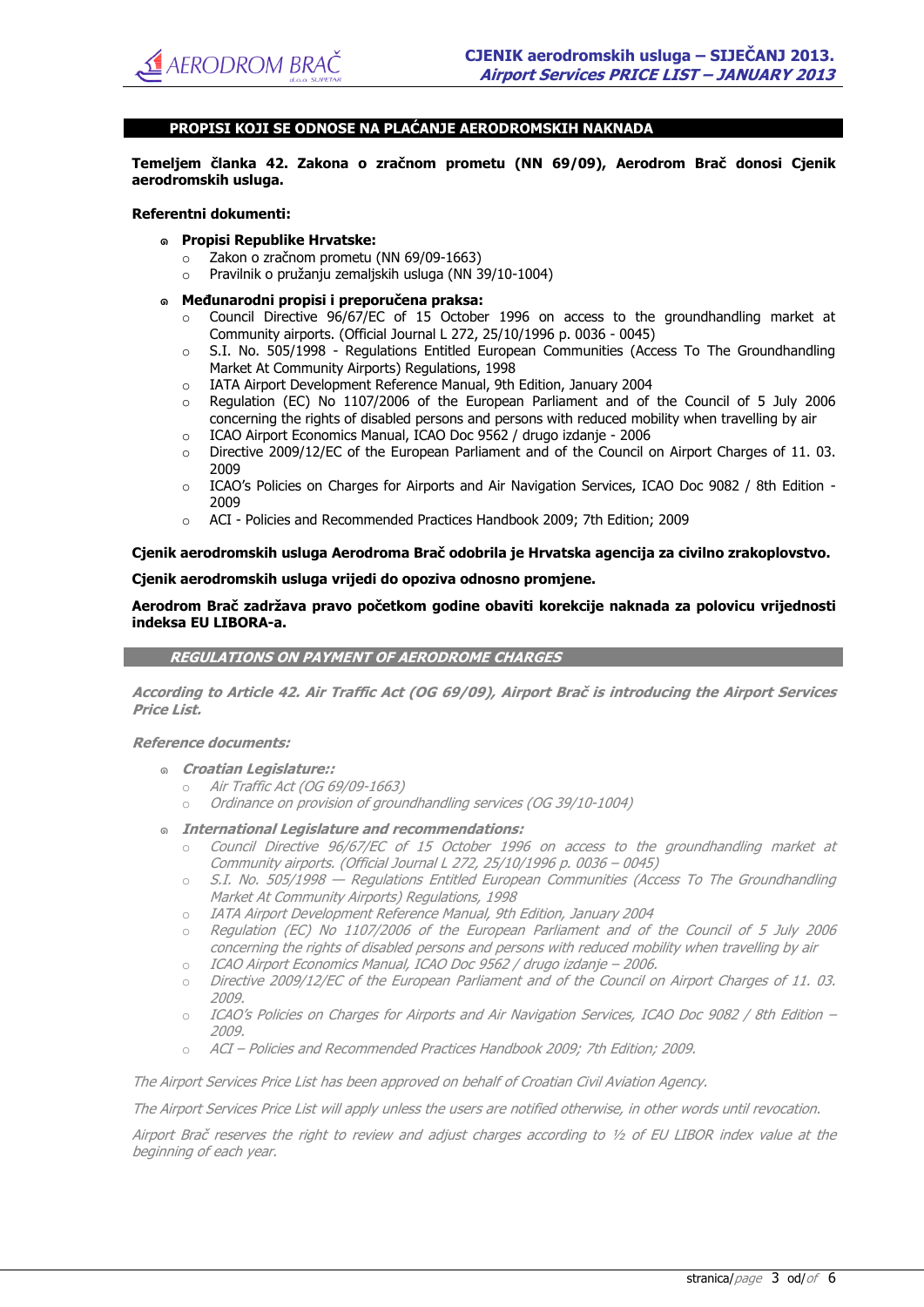

# **1. UKUPNE NAKNADE ZA OPĆE I POSLOVNO ZRAKOPLOVSTVO** GENERAL AND BUSINESS AVIATION TOTAL CHARGES

#### **a) NAKNADE ZA ZRAKOPLOVE** AIRCRAFT CHARGES

| Do (tona)<br>To (tons) | Slijetanje i<br>uzlijetanje<br>EUR $(\epsilon)$ | Opsluživanje<br>(samo RHC**)<br>Handling (RHC <sup>**</sup> only)<br>EUR $(\epsilon)$ | $CIR***$<br>EUR $(\epsilon)$                                                   |
|------------------------|-------------------------------------------------|---------------------------------------------------------------------------------------|--------------------------------------------------------------------------------|
| $\mathbf{1}$           |                                                 | 15,00                                                                                 |                                                                                |
| $\overline{2}$         | 11,00 / $t^*$                                   | 23,50                                                                                 | 5,00                                                                           |
| 4                      |                                                 | 35,00                                                                                 |                                                                                |
| 6                      | 16,00 / $t^*$                                   | 57,00                                                                                 |                                                                                |
| 10                     |                                                 | 105,50                                                                                |                                                                                |
| 18                     |                                                 | 297,50                                                                                |                                                                                |
| 25                     |                                                 | 456,00                                                                                | 24,00                                                                          |
| 40                     |                                                 | 648,00                                                                                |                                                                                |
| $+$                    |                                                 | 812,00                                                                                |                                                                                |
|                        |                                                 |                                                                                       | Landing and take off<br>Svaki započetio dio tone zaračunava se kao cijela tona |

\* Every part of started ton is to be calculated as a whole ton

**\*\* Naknada za usluge na stajanci**

Ramp handling charge

**\*\*\* Naknada za usluge centralizirane infrastrukture za prihvat na stajanci**

\*\*\* Centralized infrastructures, ramp handling

#### **b) NAKNADE ZA PUTNIKE** PASSENGER CHARGES

 $\ast$ 

| <b>Vrsta</b><br>prometa<br>Traffic type | Putnički servis<br>Passenger service | <b>PRM*</b>      | Naknada za<br>sigurnost<br>Security charge<br>(SEC TAX) | Naknada Agencije za<br>civilno zrakoplovstvo<br><b>Crpatian Civil Aviation</b><br>Agency charge<br>(CCAA TAX) |
|-----------------------------------------|--------------------------------------|------------------|---------------------------------------------------------|---------------------------------------------------------------------------------------------------------------|
|                                         | EUR $(\epsilon)$                     | EUR $(\epsilon)$ | EUR $(\epsilon)$                                        | EUR $(\epsilon)$                                                                                              |
| <b>Domaći</b><br>Domestic               | 4,50                                 |                  |                                                         | 0,68                                                                                                          |
| Međunarodni<br><i>International</i>     | 6,50                                 | 0,65             | 2,00                                                    | 1,37                                                                                                          |

Passengers with reduced mobility charge

# **Osnova za obraĉun naknada za putnike je broj odlazećih putnika.**

The charge calculation basis is the number of departing passengers.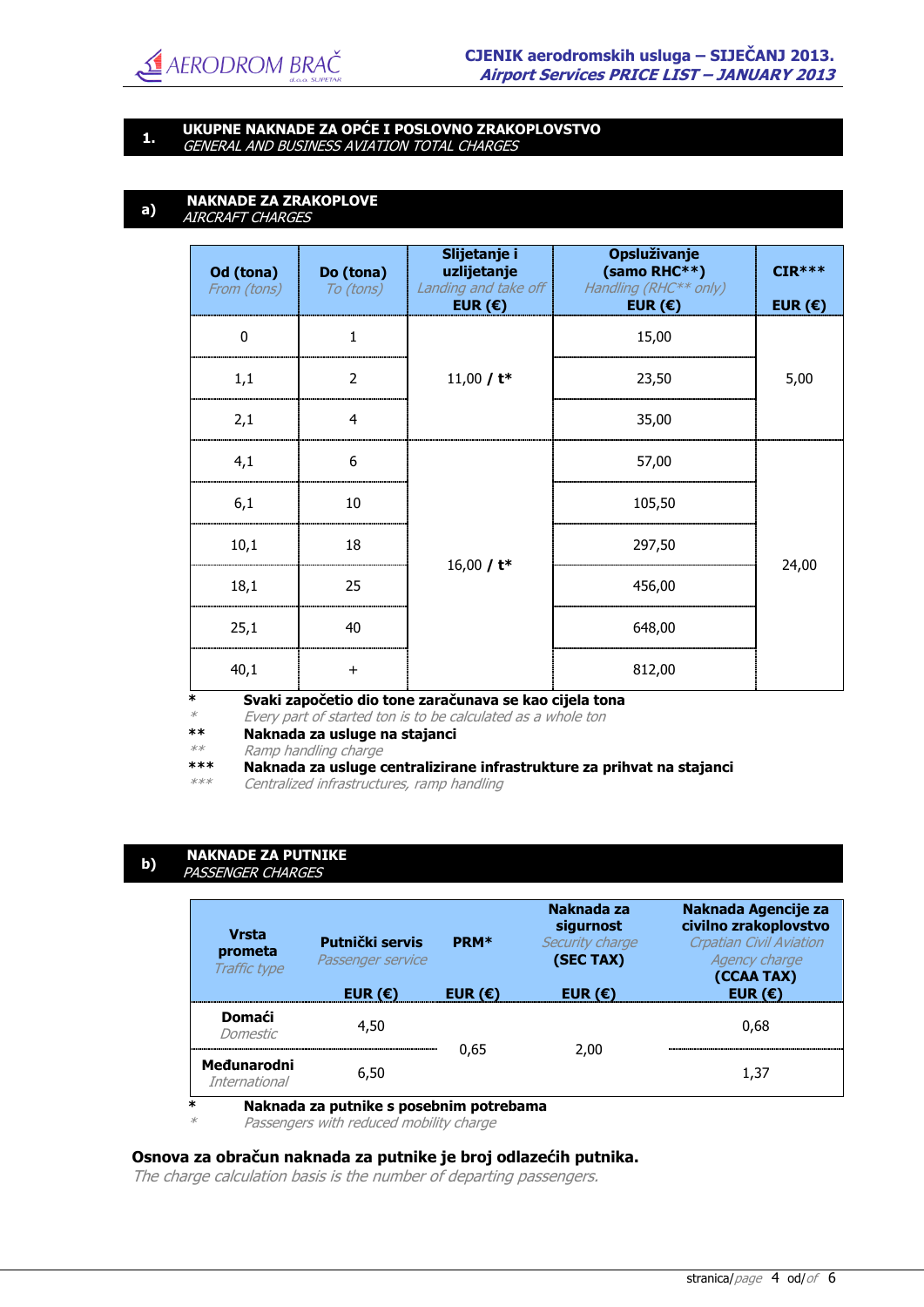

## **c) BORAVAK** PARKING

| NAKNADA BORAVKA ZRAKOPLOVA                                                                                                                                         | EUR $(\epsilon)$ |
|--------------------------------------------------------------------------------------------------------------------------------------------------------------------|------------------|
| AIRCRAFT PARKING CHARGE                                                                                                                                            |                  |
| svaka metrička tona M.T.O.W. za 24 sata<br>(prva 4 sata boravka se ne naplaćuju)<br>each metric ton of M.T.O.W. per 24 hours<br>(first 4 hours are free of charge) | 4,00             |

# **d) SMANJENJE (-%) ODN. POVEĆANJE (+%) AERODROMSKIH USLUGA** CHARGE REDUCTION (-%) or INCREASE (+%) OF AIRPORT SERVICES

| <b>ZRAKOPLOV</b><br><b>AIRCRAFT</b>                                    |                |                |                 |
|------------------------------------------------------------------------|----------------|----------------|-----------------|
| <b>USLUGA</b><br><b>SERVICE</b>                                        | <b>LANDING</b> | <b>CIR</b>     | <b>HANDLING</b> |
| tehničko slijetanje<br>technical landing                               | $-25%$         | $-25%$         | $\prime$        |
| probni let<br>test flight                                              | $-25%$         | $-25%$         | T               |
| povratni let<br>return flight                                          | $-25%$         | $-25%$         | $-25%$          |
| školovanje (touch and go)<br>training (touch and go)                   | $-25%$         | $-25%$         | $-75%$          |
| helikopteri<br>helicopters                                             | $-50%$         | $-50%$         | $\sqrt{2}$      |
| noćno opsluživanje<br>night handling                                   | $\prime$       | $\prime$       | $+25%$          |
| u dane državnih praznika<br><b>RH</b><br>on Croatian national holidays | T              | $\prime$       | $+25%$          |
| ponavljanje usluge zem.<br>opsl.<br>repeated handling service          | $\prime$       | $\prime$       | $+25%$          |
| prazni let<br>ferry flight                                             | $\prime$       | I              | $-25%$          |
| ambulantni let<br>ambulance flight                                     | $\prime$       | $\prime$       | $-50%$          |
| <b>PUTNICI</b><br>PASSENGERS                                           |                |                |                 |
| <b>USLUGA</b><br><b>SERVICE</b>                                        | <b>PAX TAX</b> | <b>SEC TAX</b> | <b>CCAA TAX</b> |
| djeca do 2 god. (INF)<br>children up to 2 years of age<br>(INF)        | $-100%$        | $-100%$        | $-100%$         |
| tranzitni putnici<br>transit passenger                                 |                | Ι              | $-100%$         |